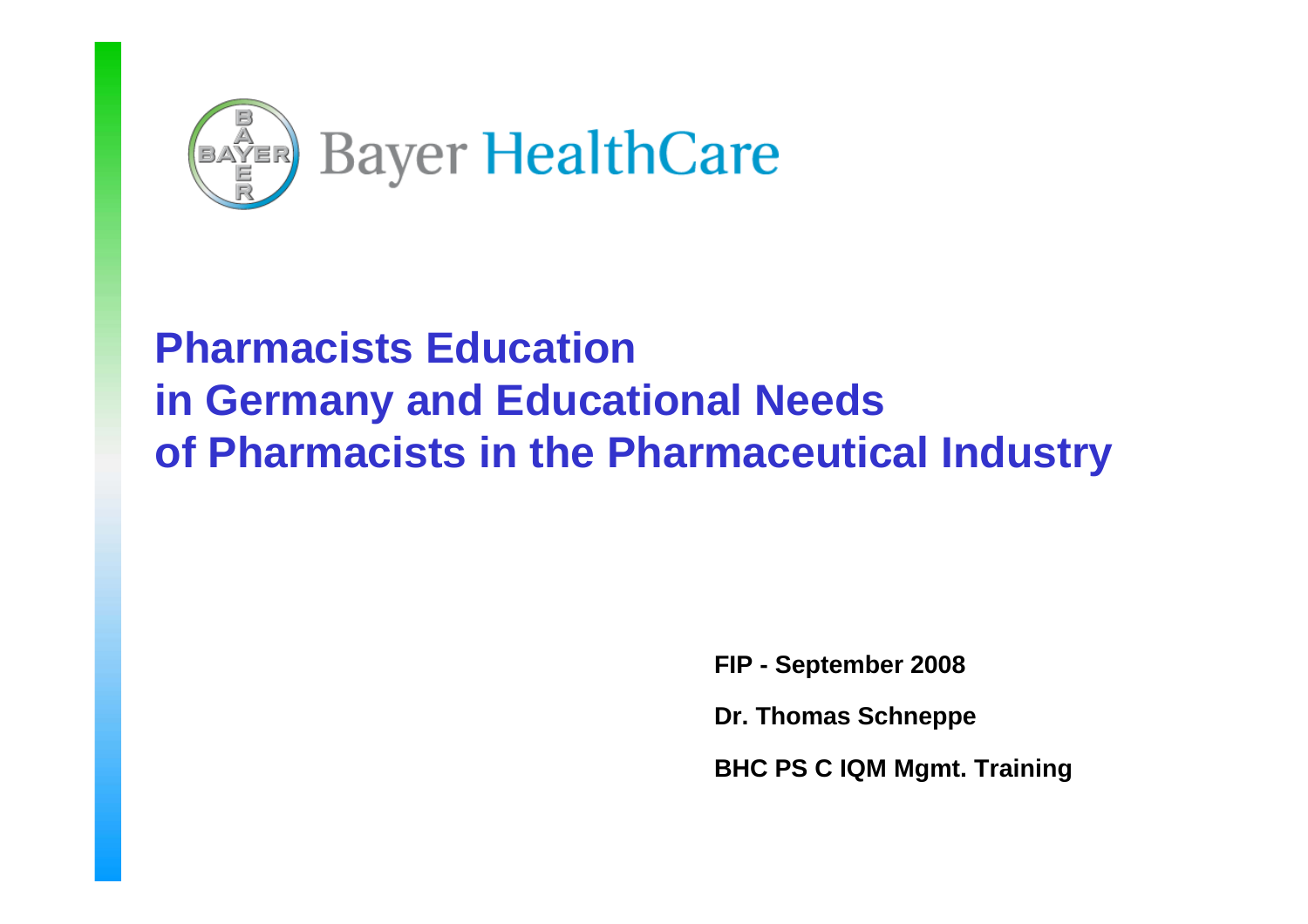

## **Dr. Thomas Schneppe**

- 1984-1989 Community Pharmacies
- 1989-1992 Klöckner Pentapack (Contract Manufacturer)
	- Head of QC/QA
	- Qualified Person AMG

1992-2006 Schering AG

- QM System Schering AG
- Audit + Authority Inspections
- Compliance + Reorganization Projects
- Internal GMP Consultancy for Functions + Sites
- Head of Compliance Management Training Function

#### since 2006 Bayer Schering Pharma AG

- Head of Integrated Quality Management Training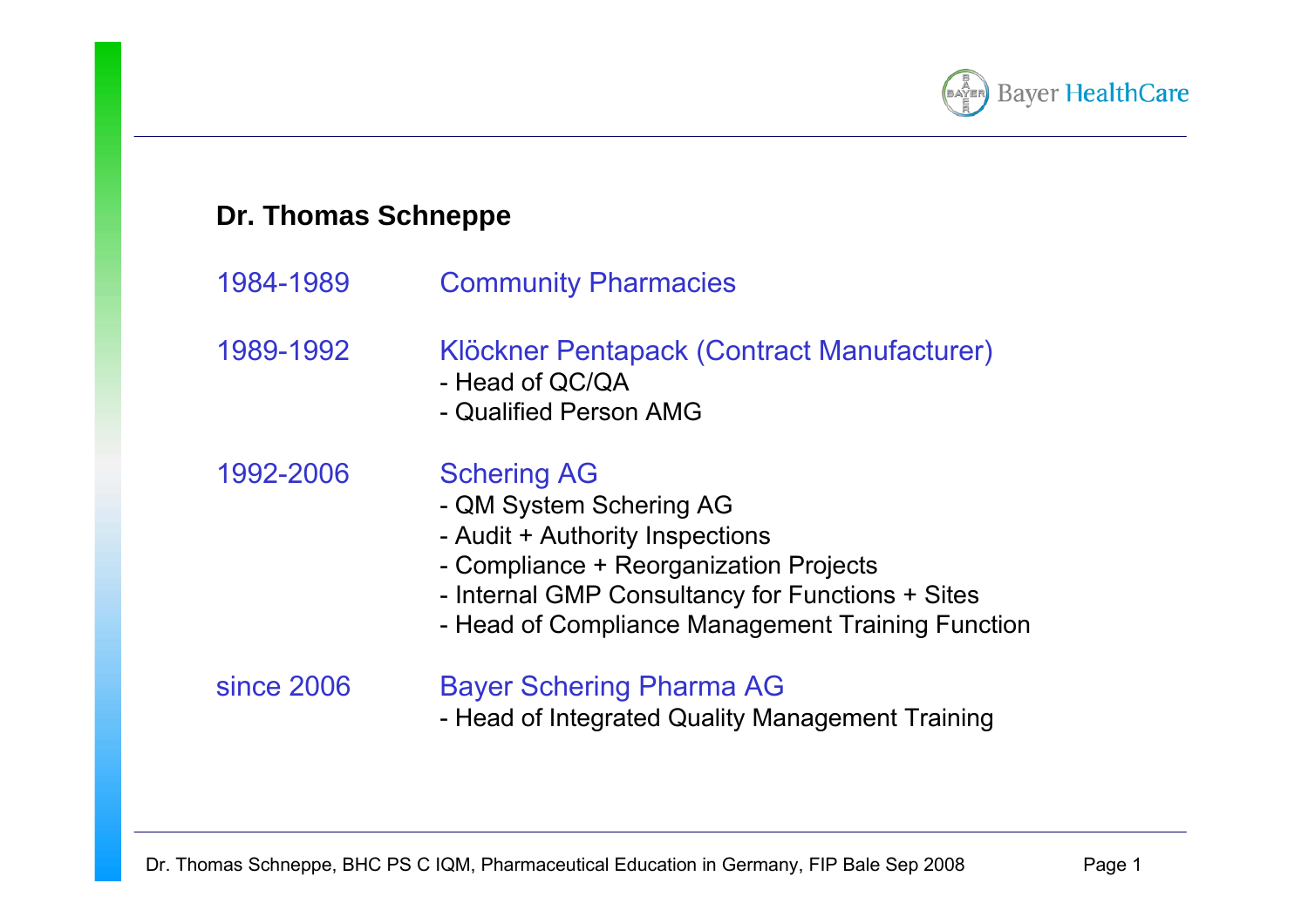

Harmonization based on EC Directive 2005/36/EC

## **Approbation**

- $\blacktriangleright$  4 years at university (minimum); extended within european harmonization from 3.5 years (clinical pharmacy added)
- $\blacktriangleright$ 1 year on job: Community pharmacy (min. 6 months), hospital, industry…

## **Continous Education**

 $\blacktriangleright$ Seminars, publications…; certificates at a certain level / 3years

## **Optionally + Diploma + Thesis**

 $\blacktriangleright$  Additionally the possibility to get a Diploma (proof of capability to work scientifically) is offered by some german universities

## **Optionally + Post Graduate Specialization**

 $\blacktriangleright$ Types depend on regional specifics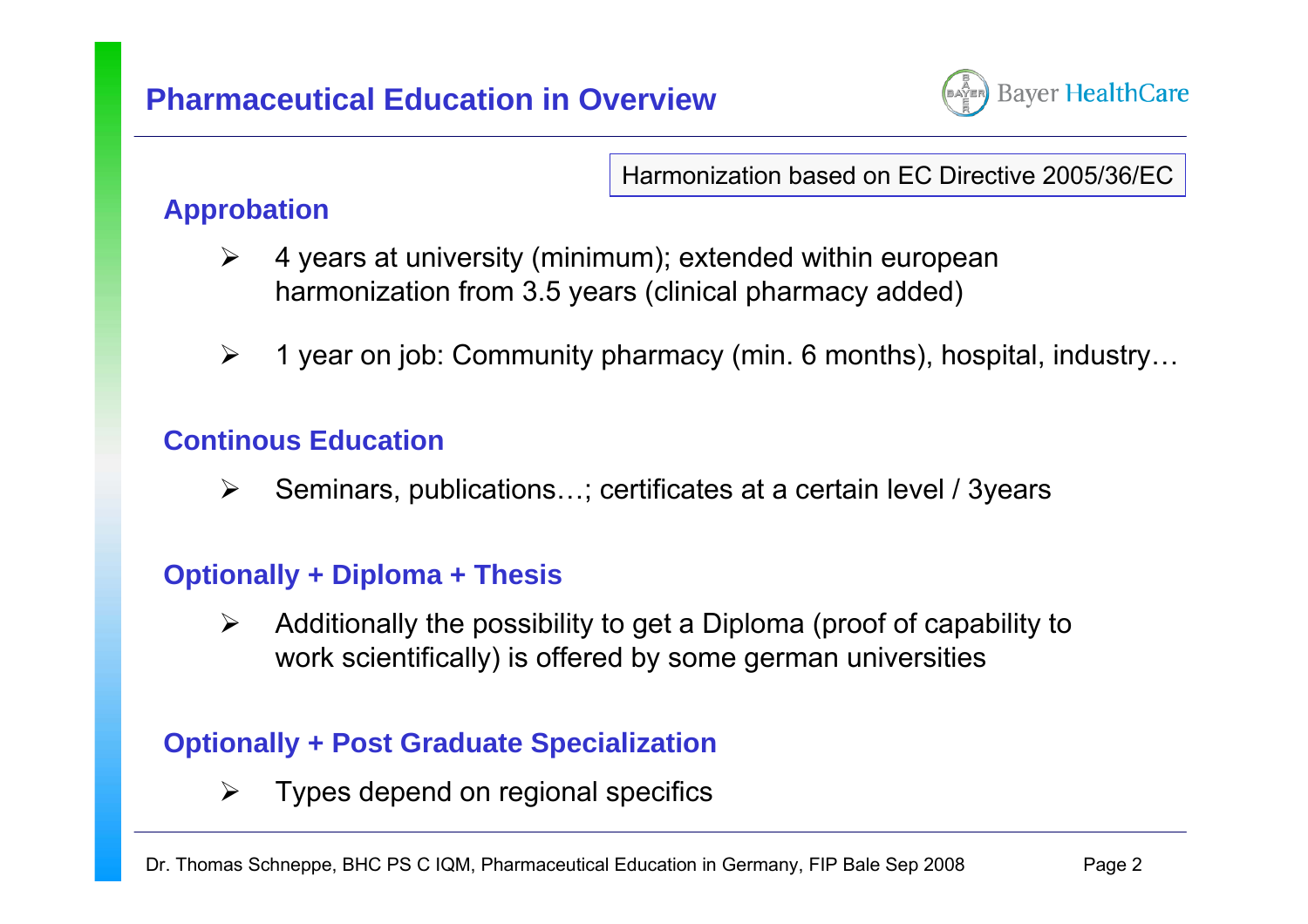

## **To be covered within the 12 month…**

- # Recepture, Defecture, Manufacturing Processes for Drug Products
- # Development, Application and Manufacture of Drug Products
- # Planning, Disposition, Storage, Stability
- # Information/Communication on effects, side effects, incomapatibilities, mis-/abuse…
- # Quality Control and Quality Assurance
- # Self Medication

# Hygiene, Nutrition, Crop Protection, Diagnostics, Services…

# Economics, Laws, Institutions…



## *… and to be examinated, e.g.*

*… Quality Assurance for Manufacturing and Testing of Drug Products incl. Statistical Methods; legal foundation of Quality Assurance, , Validation, IPC and Final Testing, Stability + Stabilizing Incompatibilities and Interaction…*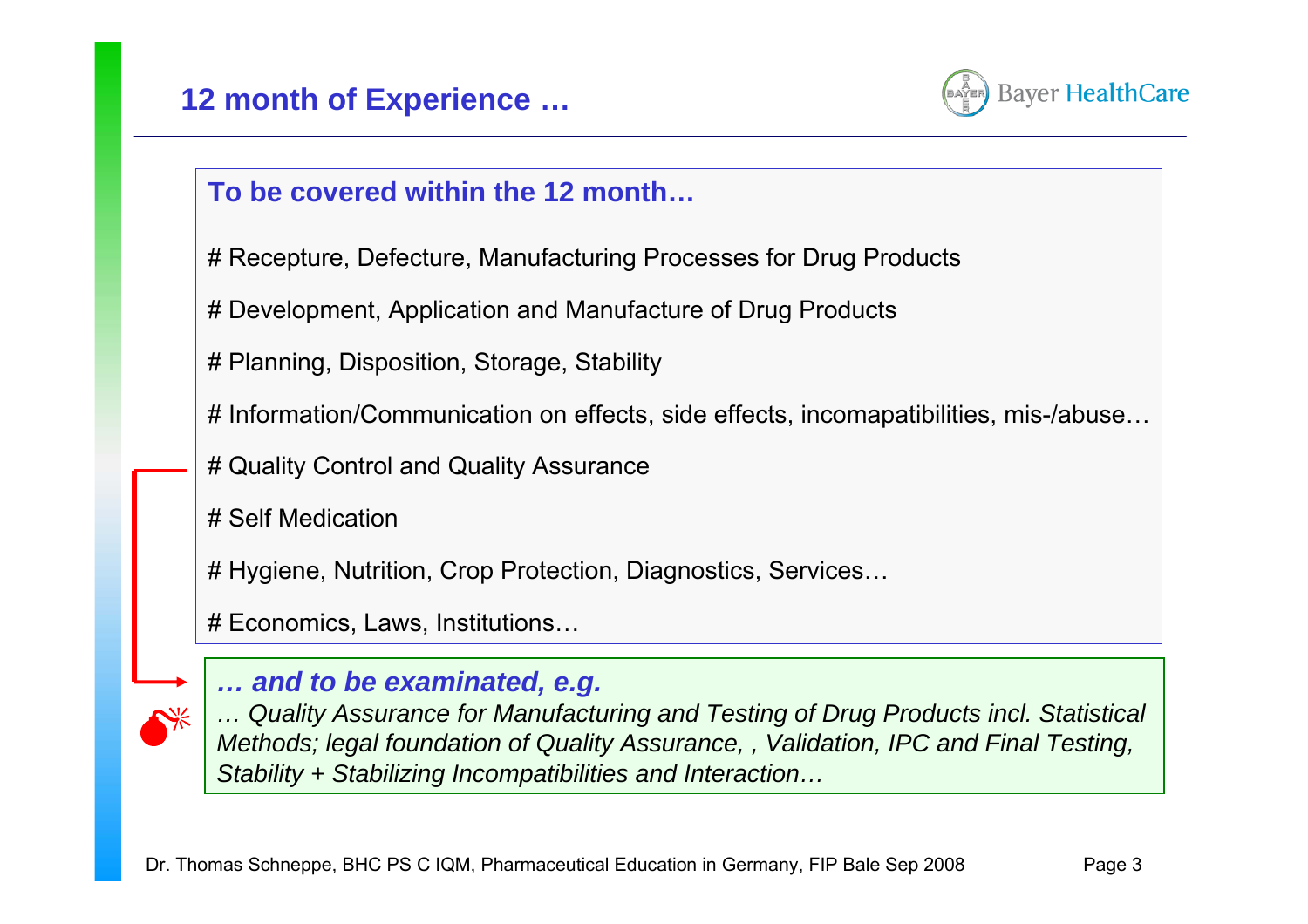

- **# Frame + general content defined by federal pharmacist association**
- **# Locations and trainers to be approved by regional chambers**
- **# 120 seminar hours within 3 years**
- **# "Expert Pharmacist for…"**
	- Community Pharmacy
	- Clinical Pharmacy
	- Drug Product Information
	- Pharmaceutical Technology
	- Pharmaceutical Analytics
	- Toxicology and Ecology
	- Theoretical + Practical Education
	- Public Health Affairs
	- Clinical Chemisty

Additionally and sometimes only regionally offered: Nutrition, Health Consulting, Oncology, Natural Therapies + Homeopathie, Geriatry, Home Care, Education.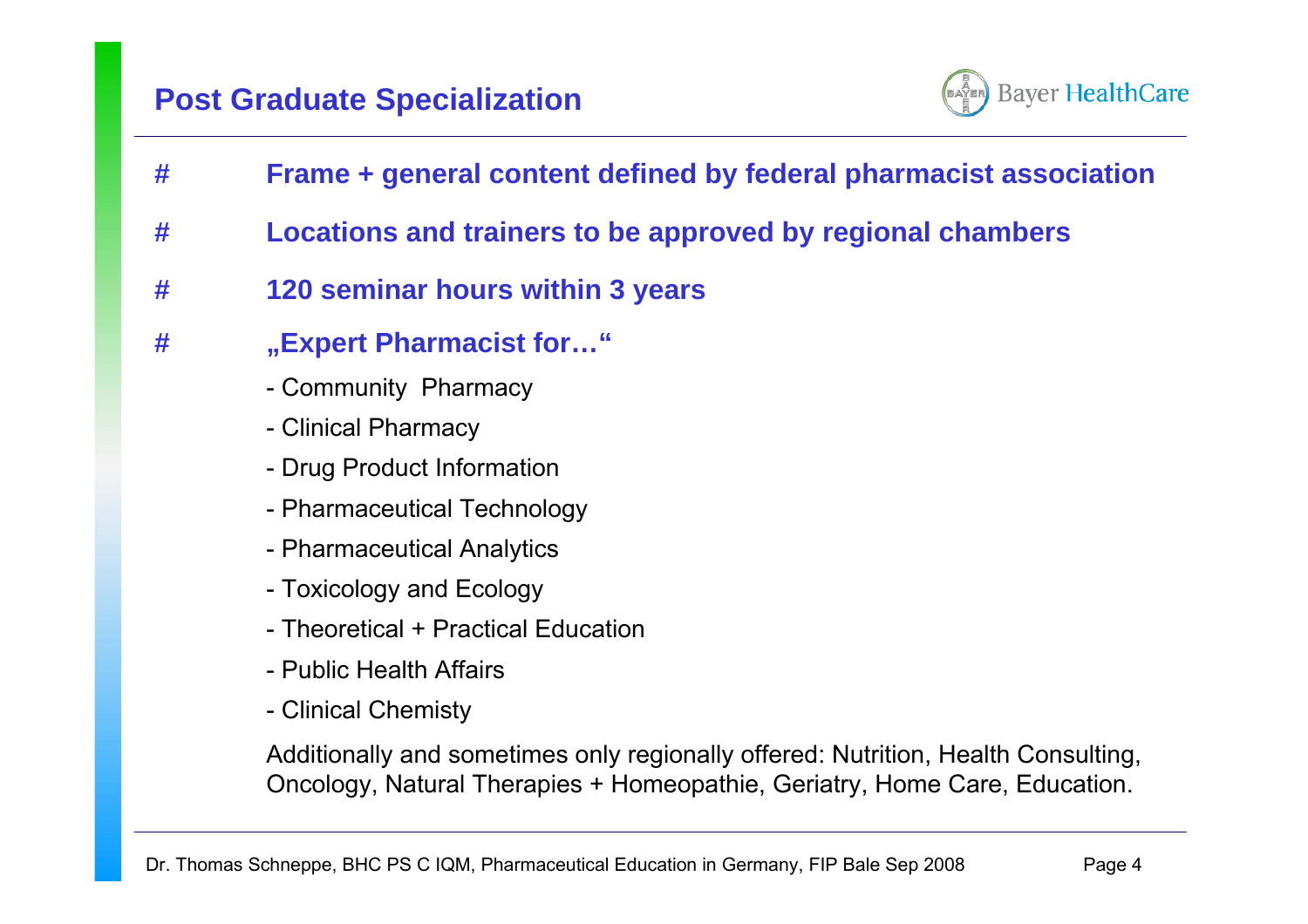

## **Bachelor and Master – still under Discussion in Germany**

- $\blacktriangleright$ Bachelor (3-3,5 years university)
- ¾Master (Bachelor + additional 1,5-2 years)
- $\blacktriangleright$  For Master improved Opportunities in Pharmaceutical Industry expected, for Bachelor fewer Opportunities expected
- $\blacktriangleright$ Internationalization of Education within EC appreciated (languages)
- $\blacktriangleright$ Education should focus more on qualification for "qualified person(s)"
	- Thesis will remain an important qualification factor for Pharm. Industry
	- Thesis should not exceed 3 years

 $\blacktriangleright$ 

# Members personnel view

**Members** 

personnel view

**Position Paper AK Galenik, 2004** # 7 Pharmaceutical Companies

sition

2004

Companies Galenik,

Pharmaceutical

 $\blacktriangleright$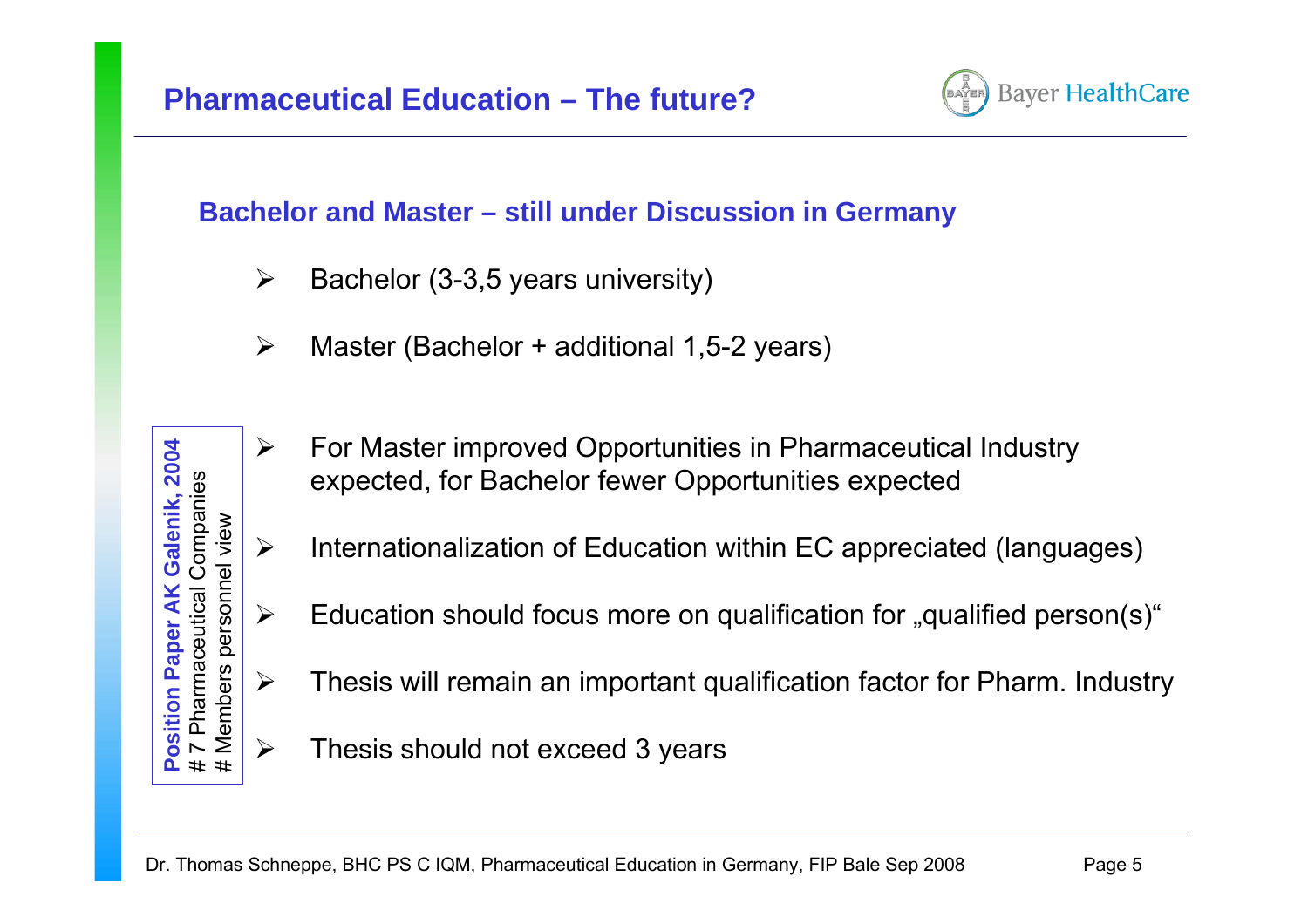

*Based on "Code of Ethics", 1997 FIP and Resolution ResAP 2001, EC*

#### **Main Fields of Activity**

- # Public Pharmacy
- # Hospital
- # Pharmaceutical Industry
- # Test Institutes
- # Army
- # Authorities and Public Bodies
- # Universities and Schools

### **Main Tasks and Responsibilities**

- # Information
- # Manufacturing
- # Quality Assurance
- # Quality Control
- # Storage and Distribution
- # Risk Assessment
- # Research and Development

## **ABDA/WIV – Pharmacists 2007:**

- # 47.766 in community pharmacies
- # 1.762 in hospitals
- # 7.191 in all other are inc. Industry "More specific data are not available"

**The Pharmacist in Pharmaceutical Industry** # Qualified Person acc. to EC GMP regs. # Quality Mgmt., Quality Assurance, TQM # Manufacturing and Quality Control # GMP Compliance and Validation # Transfer from Development to Routine # Training # Info/Dokumentation of Risks/Side Effects/Misuse/Defects/Interaction, Pharmacovigilance… # Research and Development # Mgmt. of Clinical Trials # Drug Regulatory Affairs # Marketing and Distribution

# Public Health Politics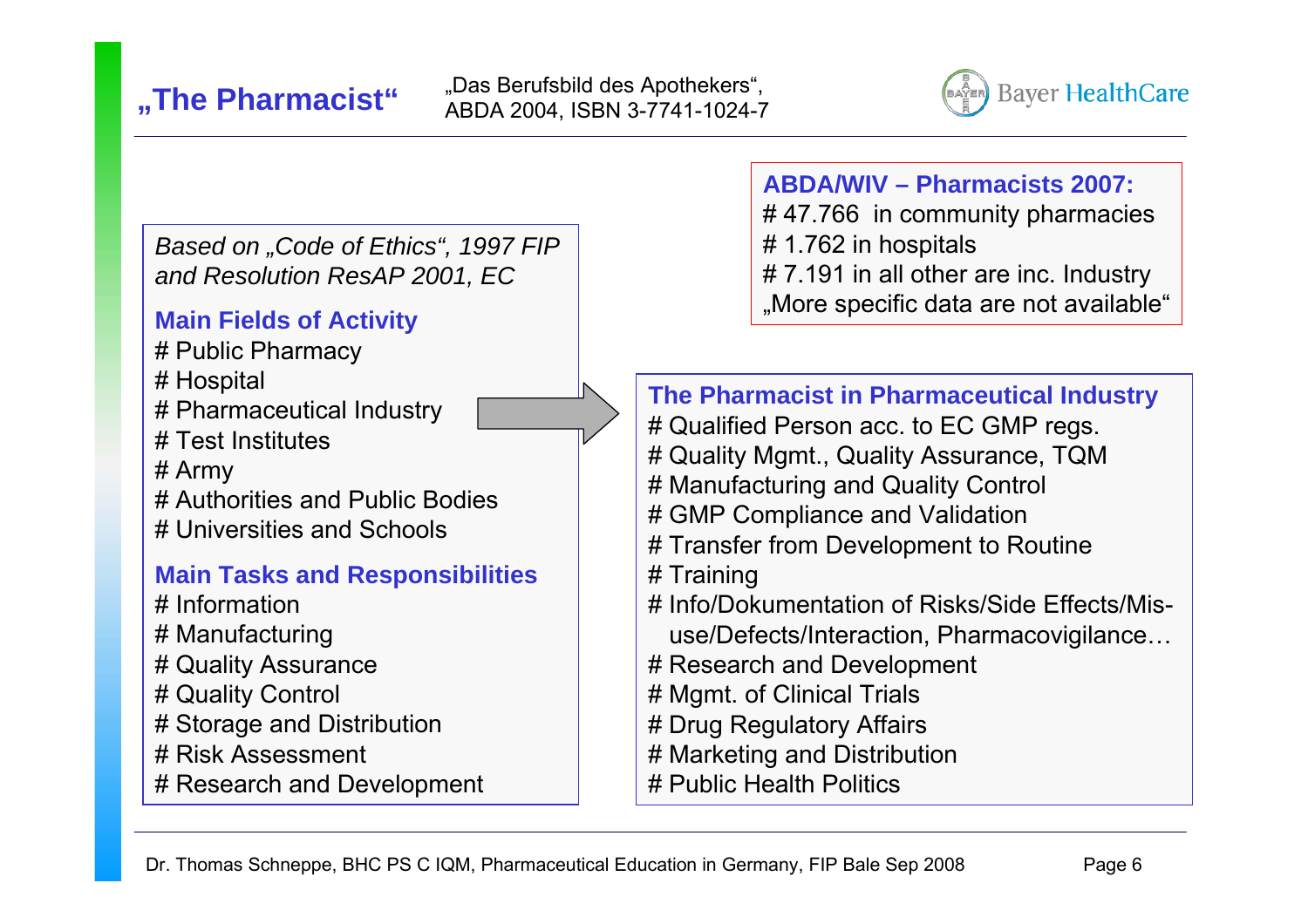

|                             | <b>Approbationsordnung 1993</b><br>$%$ of<br><b>Total of hours: 3104</b>                                                                                                  |       | hours | <b>Pharmacists at Bayer PH</b><br>2002: Rough % | <b>Pharmacists at Bayer</b><br><b>Schering Pharma 2008: %</b> |  |  |
|-----------------------------|---------------------------------------------------------------------------------------------------------------------------------------------------------------------------|-------|-------|-------------------------------------------------|---------------------------------------------------------------|--|--|
| on the job                  | <b>API Chemisty, Excipients</b>                                                                                                                                           |       | 14,9% |                                                 |                                                               |  |  |
|                             | <b>Pharm. Analytics</b>                                                                                                                                                   |       | 12,6% | 6% Pharm. Analytics (Dvpmt.)                    | 3,4% Pharm. Analytics (Dvpmt.)                                |  |  |
|                             | Basics, Mathematics                                                                                                                                                       | 9,0%  |       |                                                 |                                                               |  |  |
|                             | <b>Biology, Human Biology</b>                                                                                                                                             | 12,6% |       |                                                 |                                                               |  |  |
|                             | <b>Bio-/Pathobiochemisty</b>                                                                                                                                              | 6,3%  |       |                                                 |                                                               |  |  |
| Provide skills for Learning | <b>Technology, Biopharmacy</b>                                                                                                                                            | 6,3%  |       | 13% Technology (Dvpmt.)                         | 14,6% Technology (Dvpmt.)                                     |  |  |
|                             | <b>Biogenic API</b>                                                                                                                                                       | 7,7%  |       |                                                 |                                                               |  |  |
|                             | Med. Chemisty + API Analyt.                                                                                                                                               | 13,5% |       |                                                 |                                                               |  |  |
|                             | Pharmacology + Clin. Pharmacy                                                                                                                                             | 13,2% |       | 7% Pharmacology                                 | 13,5% Pharmacology                                            |  |  |
|                             | Area of Choice; Special Interest                                                                                                                                          | 3,9%  |       |                                                 |                                                               |  |  |
|                             |                                                                                                                                                                           |       |       | 25% QC + QA/QM                                  | 6,2% QC + QA/QM (HQ, shift to sites)                          |  |  |
|                             |                                                                                                                                                                           |       |       | 21% Production Drug Product                     | 16,2 % Production Drug Prod. SC                               |  |  |
|                             | <b>Conclusion:</b><br>The Majority of Pharmaceutical<br><b>Activities in the Pharmaceutical</b><br>Industry is not directly linkeable<br>to the actual Education Profile. |       |       | 13% Registration                                | 15,2% Registration incl. CMC                                  |  |  |
|                             |                                                                                                                                                                           |       |       | 8% Info Mgmt.                                   |                                                               |  |  |
|                             |                                                                                                                                                                           |       |       | 7% Marketing + Distribution                     |                                                               |  |  |
|                             |                                                                                                                                                                           |       |       |                                                 | 9,6% Administration + Procuremtent                            |  |  |
|                             |                                                                                                                                                                           |       |       |                                                 | 16,2 % Project-/Study Mgmt. Dvpmt.                            |  |  |
|                             |                                                                                                                                                                           |       |       |                                                 | 5,1% MedAffair./Pharmacovigilance                             |  |  |

Dr. Thomas Schneppe, BHC PS C IQM, Pharmaceutical Education in Germany, FIP Bale Sep 2008 Page 7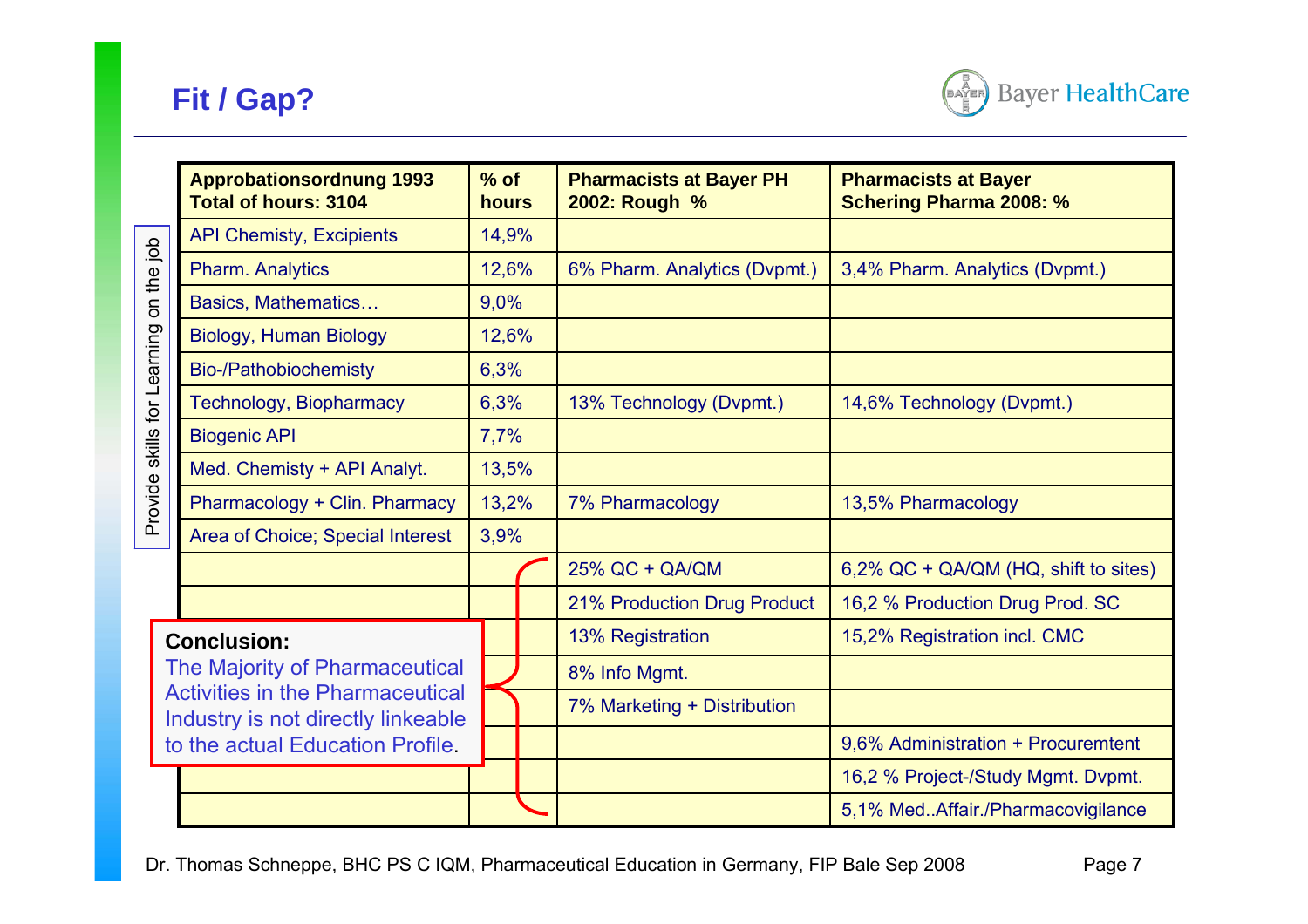## **The Industry Pharmacist**



|       | <b>Pharmacists at BSP 2008</b>    |  | <b>Industry Pharmacists typical tasks:</b> |                |                |
|-------|-----------------------------------|--|--------------------------------------------|----------------|----------------|
| 3,4%  | Pharm. Analytics (Dvpt.)          |  | # Pharm. Development, ICH Q8               |                |                |
| 14,6% | Technology (Dvpt.)                |  | # Quality Risk Management, ICH Q9          | <b>Example</b> |                |
| 13,5% | Pharmacology                      |  | # Quality Mgmt. +System, ICH Q10           |                | <b>Example</b> |
| 6,2%  | $QM/QA + QC$ (divisional)         |  | # Qualification and Validation             | <b>Example</b> |                |
| 16,2% | <b>Production (Supply Center)</b> |  | # Production and Projects                  |                |                |
| 15,2% |                                   |  | # Legal Roles, e.g. Qualified Person       | <b>Example</b> |                |
|       | <b>Registration + CMC</b>         |  | # Operative QA and Quality Control         |                |                |
| 9,6%  | Administration + Procurement      |  | # Change Management                        |                |                |
| 5,1%  | Med. Aff. + Pharmacovigilance     |  | # Pharmacovigilance                        |                |                |
| 16,2% | Developmt. Project-/Study Mgmt.   |  | # Project-/Study Mgmt. In R+D              | <b>Example</b> |                |
|       |                                   |  | # Auditing, QAAs, Supplier Mgmt.           | <b>Example</b> |                |
|       |                                   |  | <b>ALC UN</b>                              |                |                |

- # 6-12 month public pharmacy foster customer orientation and communication skills.
- # Pharmaceutical education fosters a broader view and interface understanding.
- # WIV: Tendency from Expert (e.g. Analyst) to Generalist (e.g. Project Mgmt., QA/QM).

Dr. Thomas Schneppe, BHC PS C IQM, Pharmaceutical Education in Germany, FIP Bale Sep 2008 Page 8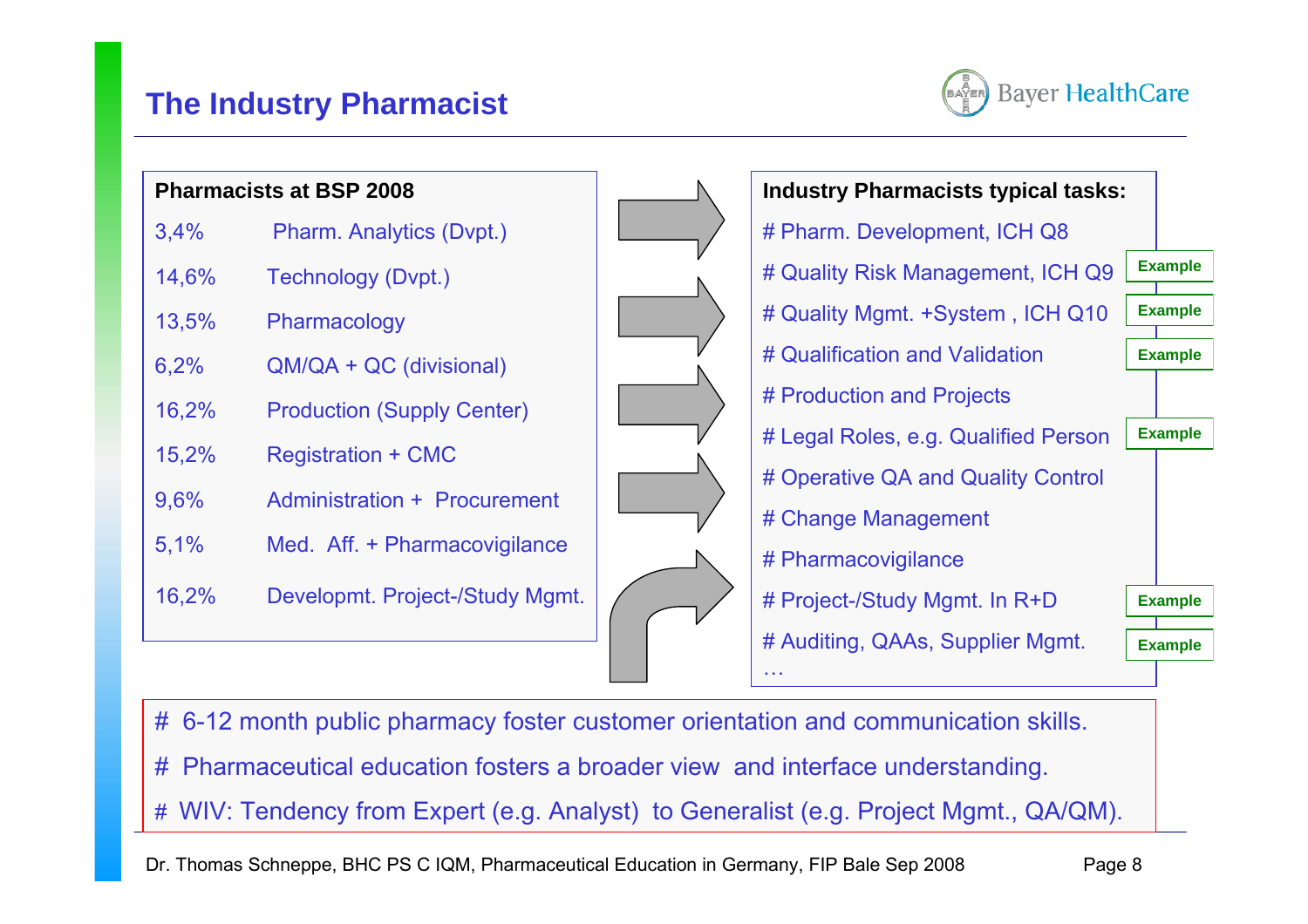## **Complexity: GMP Rules and State of Art**



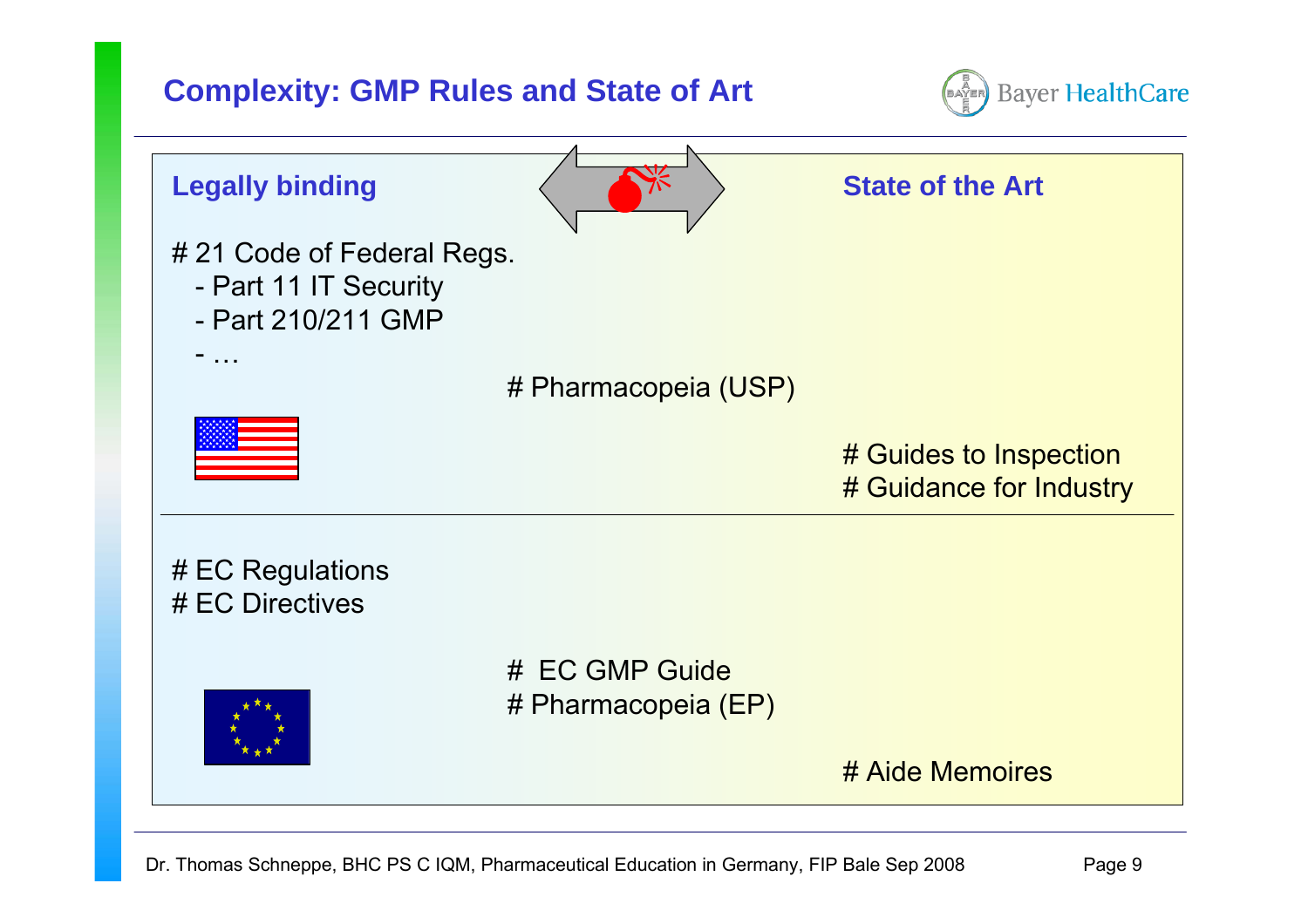## **Complexity: Tasks of Qualified Persons**



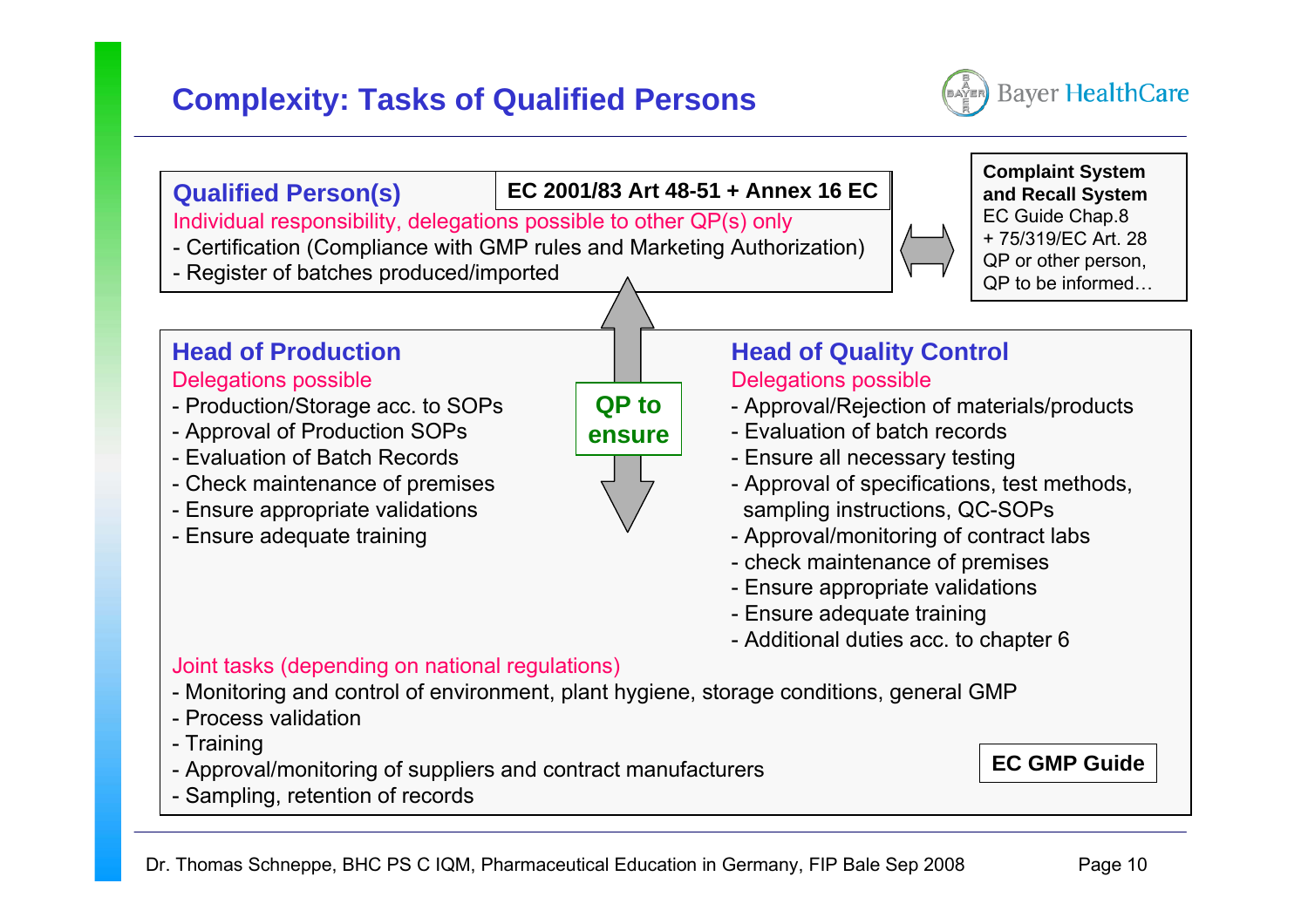## **The GMP Challenge**



#### **"…Six-sigma products on the market with three-sigma processes…"**

Gerry Migliaccio, VP Global Quality Pfizer



#### **Bridging the gap:**

- Risk Assessments
- Qualification and Validation
- Monitoring, PQR, CAPA
- Rework, Reprocessing
- Deviation/Complaint Mgmt.
- Self inspection

...



#### **Comment from QPs…**

Detailed QC knowledge is expected by §13 AMG but focus should be more on QA: CAPA, PQR, OOS…



#### **Comments from QPs…**

EC shall expect 2 years experience in QA, Reg. Aff., Production and QC instead to focus so much on QC.



#### **Comments from QPs…**

Acc. to EC regs. only the QP usually is a Pharmacist; Heads of QC or Production may not be pharmacists.

"Knowledge of the Qualified Person must exceed that of Leonardo da Vinci, Albert Einstein, and Jesus Christ" Garry Prout, Valent Pharmaceutical, RPS UK 2005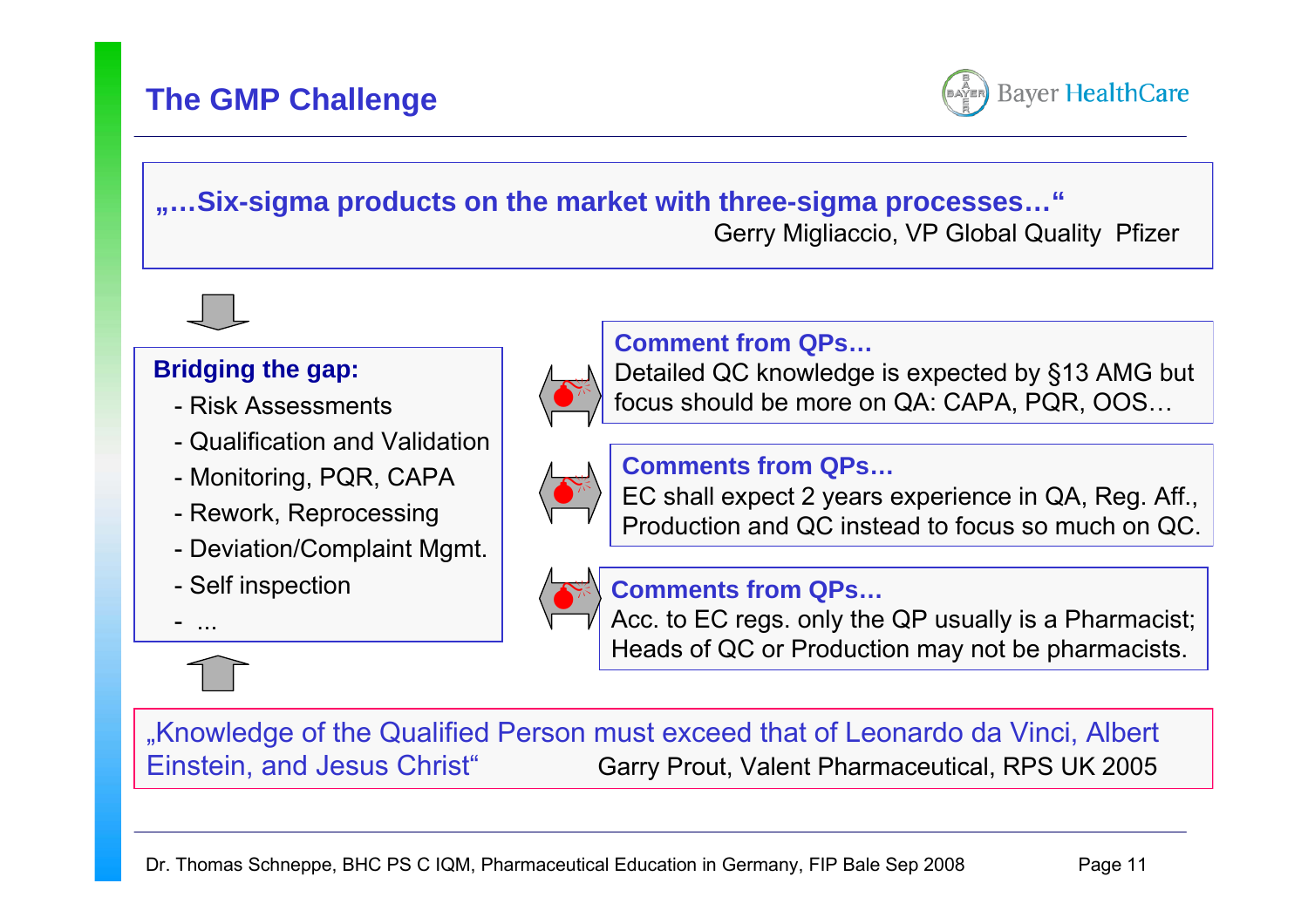



► Following the R&D operating model asking for a single representative of affected functions in the Global Project Team (GPT) Ð

The OM / LPM is the Representative of Product Supply in the Global Project Team (GPT), CMC Development Team (CDT) and Global Brand Team (GBT)

► Project management within Product Supply to channel information to project teams and management, and to coordinate the preparation for the product launch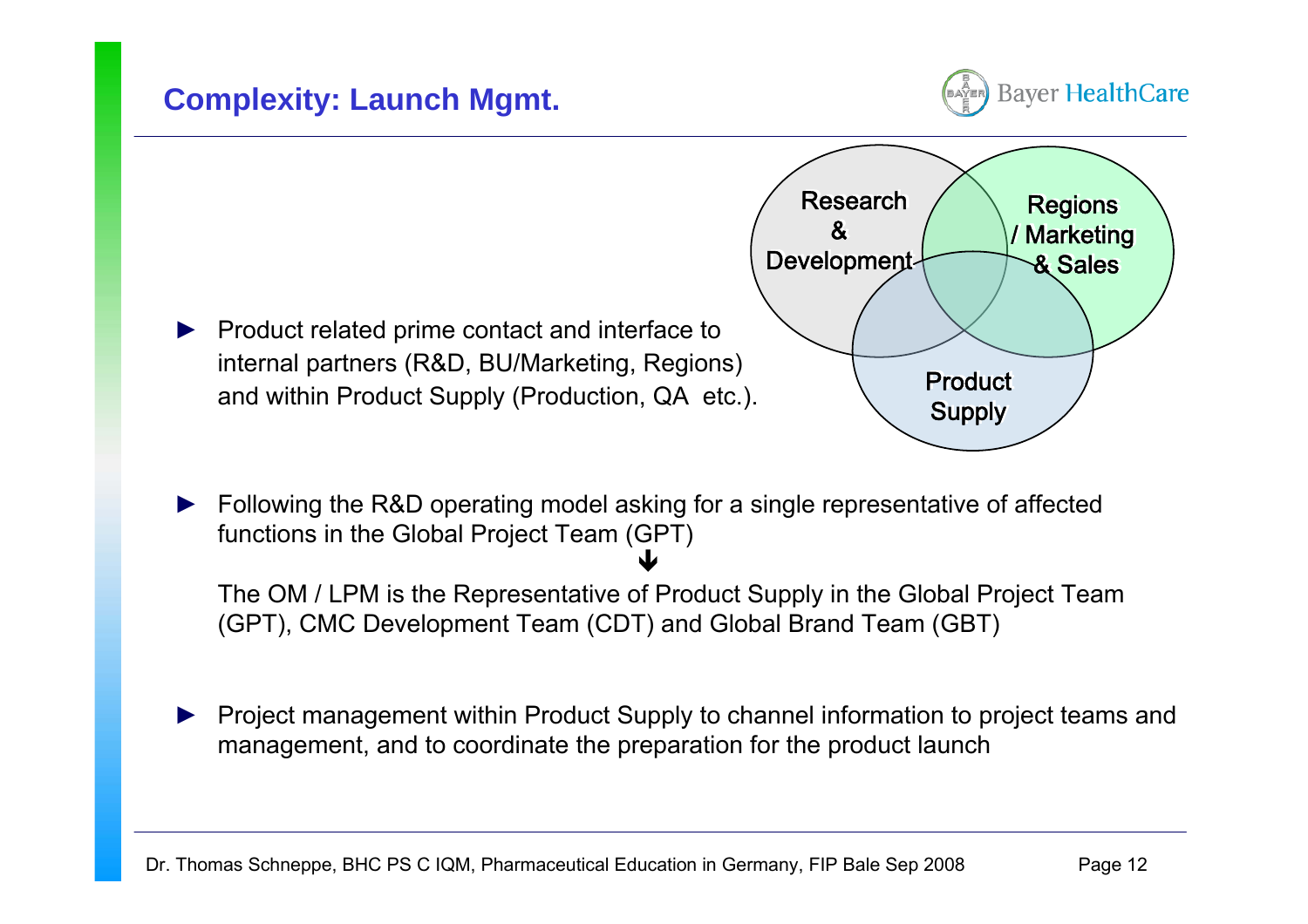## **Complexity: ICH Q 10 Quality Systems**





**Knowledg Mgmt.:**C hange Control, SOPs + Specs., Development Report, Techtransfer, Validation Plan + VMP, PQR, CAPA…

Dr. Thomas Schneppe, BHC PS C IQM, Pharmaceutical Education in Germany, FIP Bale Sep 2008 Page 13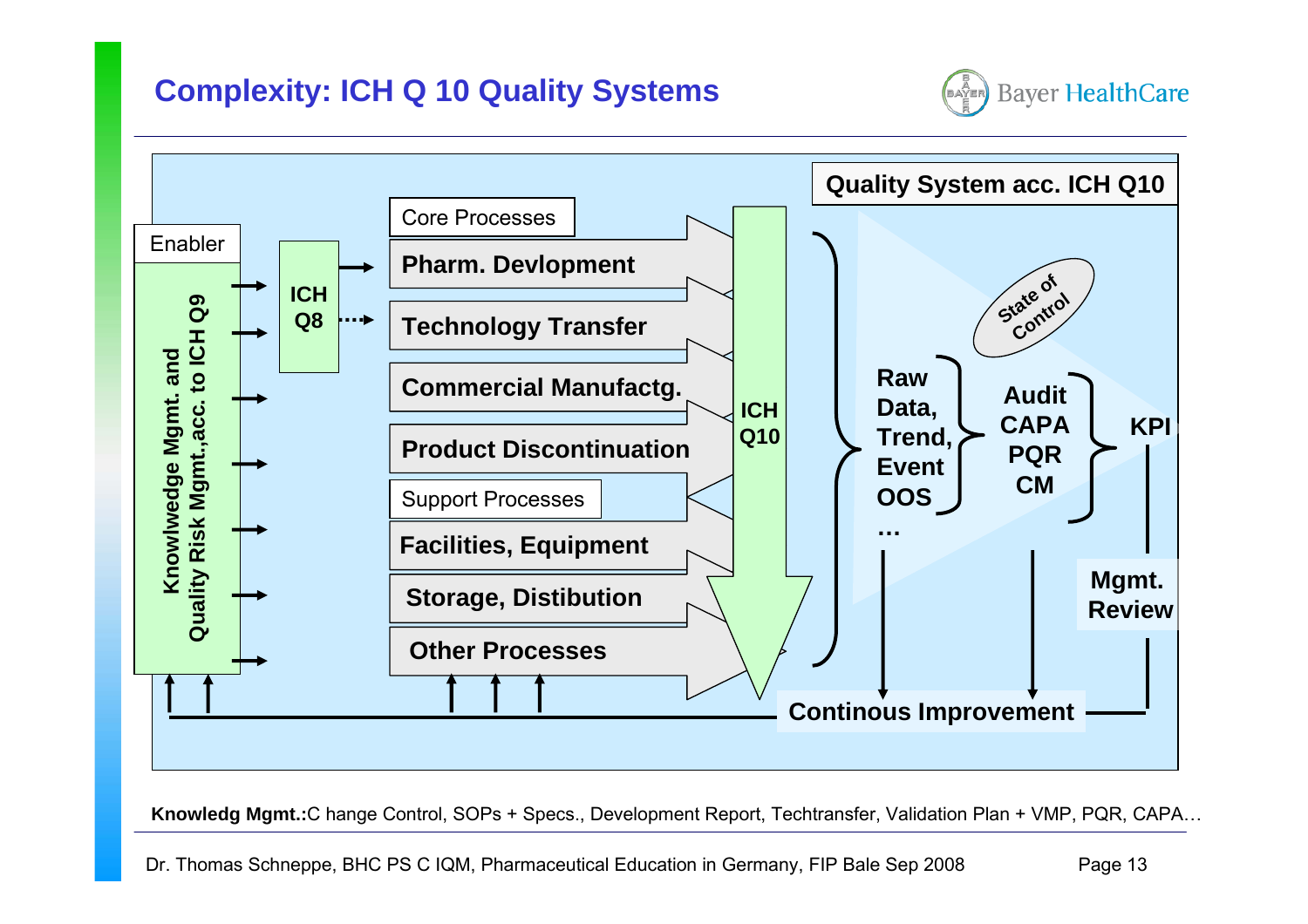## **Complexity: Quality Risk Mgmt. Acc. to ICH Q9**



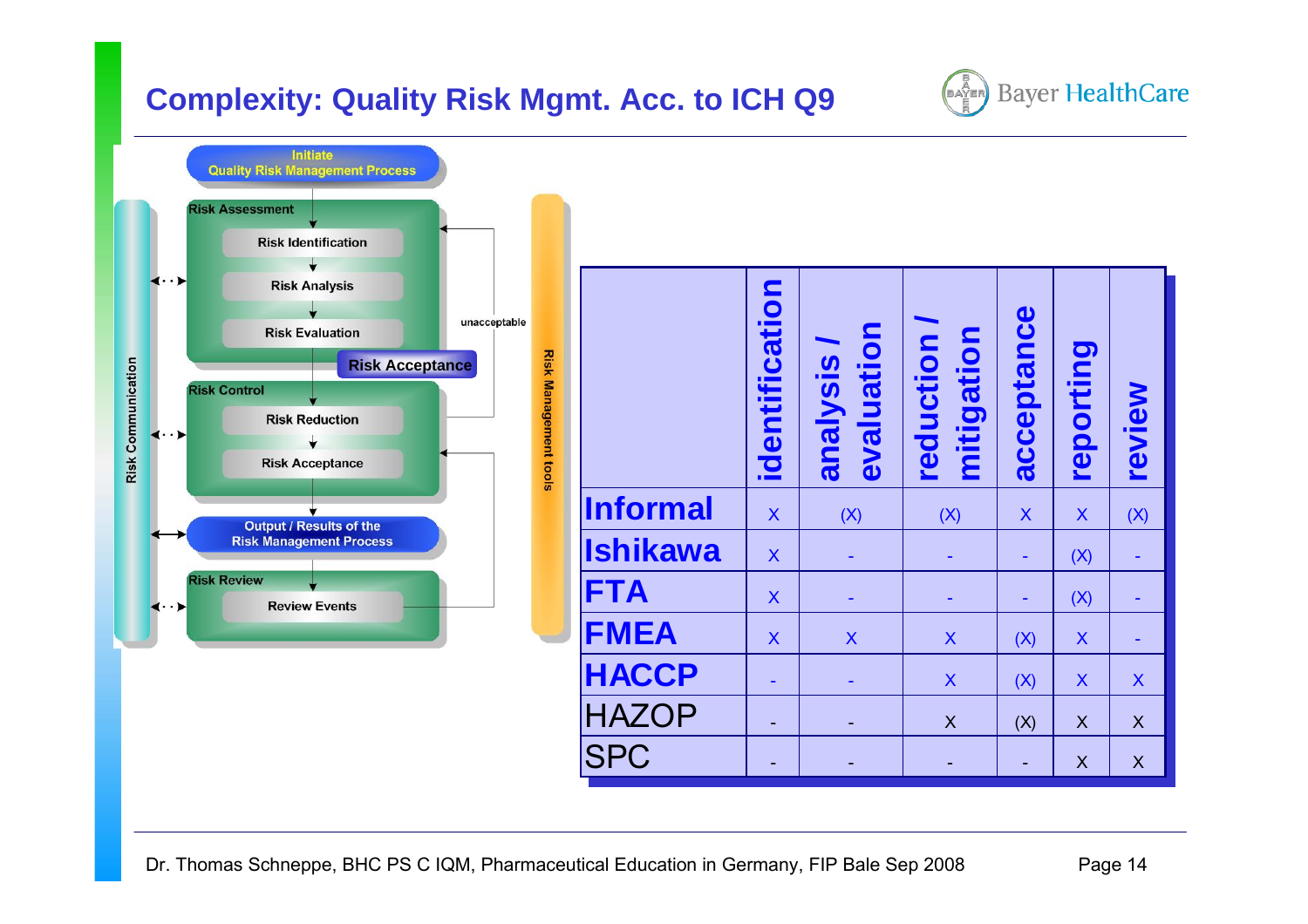![](_page_15_Picture_1.jpeg)

![](_page_15_Figure_2.jpeg)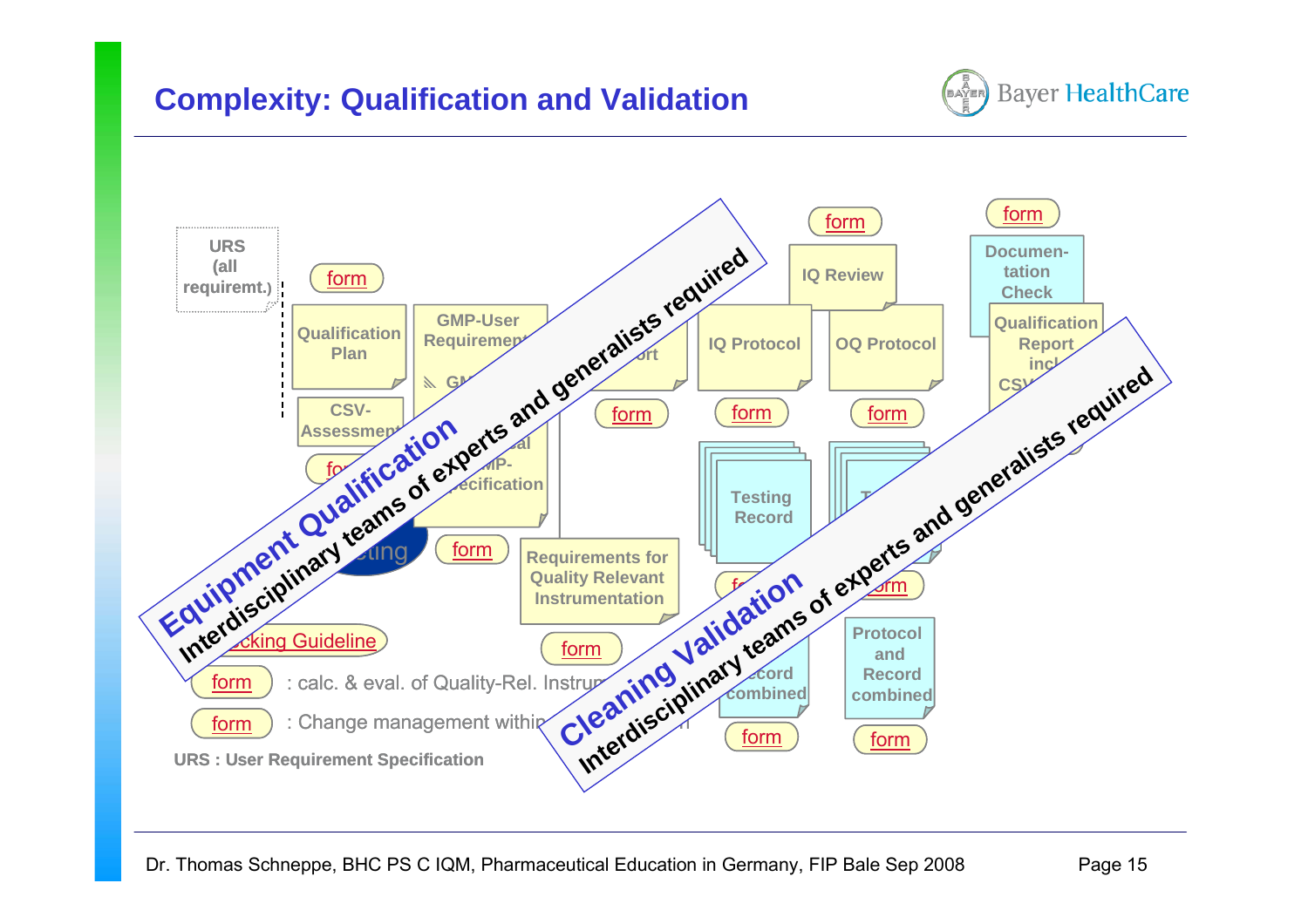![](_page_16_Picture_1.jpeg)

**2-6 systems/inspection**

 $2 - 6$ 

systems/inspection

**Pharmacists domaine:**# processes in overview # interfacing/networking # customer orientation# communication skills# internal consulting # insp. preparation # mock inspection # auditing

## **Example: FDAs 6 Systems**

- 1. Quality System
- 2. Facilities/Equipment System
- 3. Materials System
- 4. Production System
- 5. Packaging + Labeling System
- 6. Laboratory Control System

![](_page_16_Picture_10.jpeg)

*FDA: "If any system Is out of control, the firm is out of control"*

**# Form 483 + Home Report # Warning Letter # Concent Decree**Debarment listProduct recall/seizuresManufacturing Restrictions Submission delayed/withdrawn